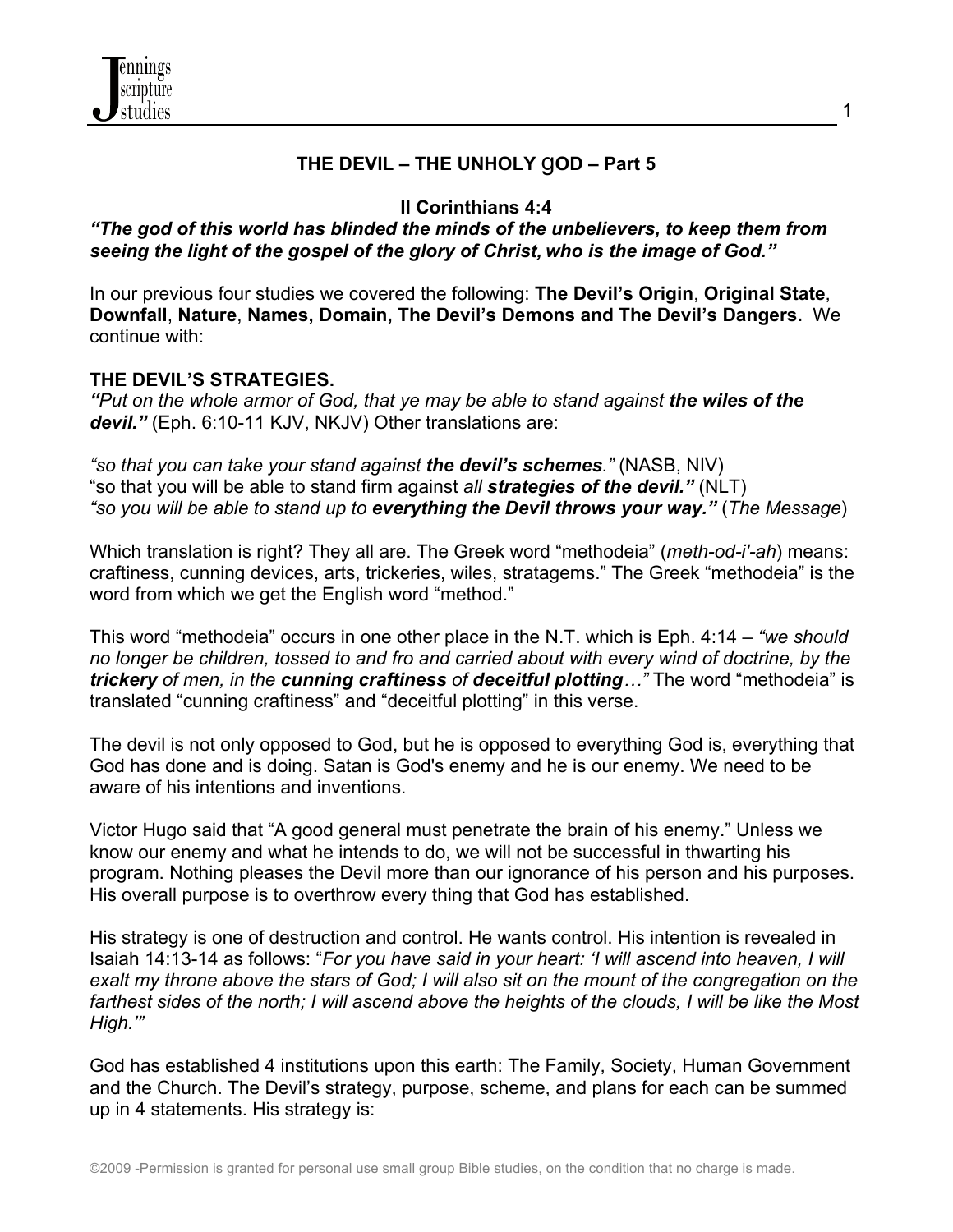## **A. To destroy the family through disharmony and infidelity.**

### 1. Disharmony.

We see his strategy at work in the very first family in Genesis chapter 4 – *"Now Cain talked with Abel his brother; and it came to pass, when they were in the field, that Cain rose up against Abel his brother and killed him."* (v.8)

## 2. Infidelity.

Infidelity is another tool the Devil uses to destroy families. Jesus said, *"Have you not read that He who made them at the beginning 'made them male and female,' and said, 'For this reason a man shall leave his father and mother and be joined to his wife, and the two shall become one flesh'? So then, they are no longer two but one flesh. Therefore what God has joined together, let not man separate."* (Matt. 9:4-6)

What God wants united, the Devil wants divided; what God wants divided, the Devil wants united.

## **B. To destroy society through envy and debauchery.**

God created humankind to be social beings, to live together in harmony. The Devil wants to disrupt the social community of mankind and uses many methods to do so. Among his most successful are envy and debauchery.

#### 1. Envy.

James writes: *"But if you have bitter envy and self-seeking in your hearts, do not boast and lie against the truth. This wisdom does not descend from above, but is earthly, sensual, demonic. For where envy and self-seeking exist, confusion and every evil thing are there."* (James 3:14-16)

## 2. Debauchery.

In Romans chapter 1 Paul writes a description of a previous society that also describes well the society in which we presently live. He writes:

*"…..they are without excuse, because, although they knew God, they did not glorify Him as God, nor were thankful, but became futile in their thoughts, and their foolish hearts were darkened. Professing to be wise, they became fools, and changed the glory of the incorruptible God into an image made like corruptible man—and birds and four-footed animals and creeping things. Therefore God also gave them up to uncleanness, in the lusts of their hearts, to dishonor their bodies among themselves, who exchanged the truth of God for the lie, and worshiped and served the creature rather than the Creator, who is blessed forever. Amen. For this reason God gave them up to vile passions. For even their women exchanged the natural use for what is against nature. Likewise also the men, leaving the natural use of the woman, burned in their lust for one another, men with men committing what is shameful, and receiving in themselves the penalty of their error which was due. And even as they did not like to retain God in their knowledge, God gave them over to a debased mind, to do those things which are not fitting; being filled with all unrighteousness, sexual immorality, wickedness, covetousness, maliciousness; full of envy, murder, strife, deceit, evilmindedness; they are whisperers, backbiters, haters of God, violent, proud, boasters,*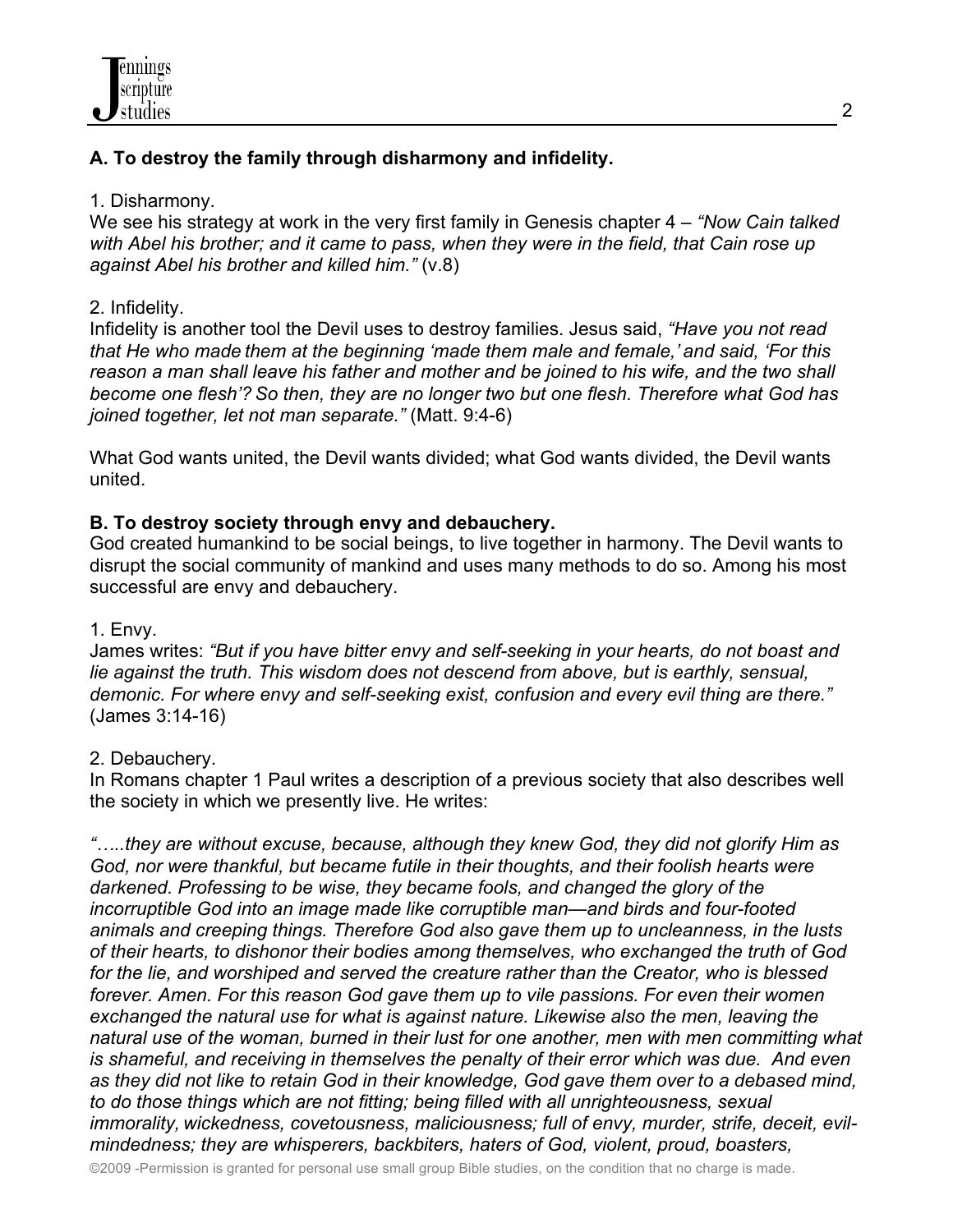*inventors of evil things, disobedient to parents, undiscerning, untrustworthy, unloving, unforgiving, unmerciful; who, knowing the righteous judgment of God, that those who practice such things are deserving of death, not only do the same but also approve of those who practice them."* (Romans 1:21-32)

Satan has, throughout history, tried to cause man to act like an animal. In our own day, we have seen the world flooded with moral filth to a degree inconceivable even 25 years ago. The Devil does not have to do very much to destroy society. He just encourages the sinful tendencies fallen man already possesses in his Adamic nature and society destroys itself!

## **C. To destroy government through anarchy and the antichrist.**

Ever since his downfall, which resulted in his eviction from heaven as his dwelling place, the Devil has been an anti-authoritarian – he rebelled against the ultimate Authority, God, and he hates God's authority and the authorities that God has established.

## 1. The Devil's strategy of anarchy.

God established human government for the benefit of the race of mankind. Romans 13 says, *"Let every soul be subject to the governing authorities. For there is no authority except from God, and the authorities that exist are appointed by God. Therefore whoever resists the authority resists the ordinance of God, and those who resist will bring judgment on themselves. For rulers are not a terror to good works, but to evil. Do you want to be unafraid of the authority? Do what is good, and you will have praise from the same. For he is God's minister to you for good. But if you do evil, be afraid; for he does not bear the sword in vain; for he is God's minister, an avenger to execute wrath on him who practices evil. Therefore you must be subject, not only because of wrath but also for conscience' sake. For because of this you also pay taxes, for they are God's ministers attending continually to this very thing. Render therefore to all their due: taxes to whom taxes are due, customs to whom customs, fear to whom fear, honor to whom honor."* (Rom. 13:1-7)

God raises up whom He will and deposes whom He will when it comes to kings and kingdoms, rulers and empires, governments and leaders. etc., and the Devil opposes this arrangement with God at the Head of it. He wants the control.

# 2. The Devil's strategy of an antichrist.

The Devil's greatest and ultimate strategy is the Antichrist. The word "antichrist" really captures the wicked, sinister and final goal of the Devil. I John 2:18 says, *"Little children, it is the last hour; and as you have heard that the Antichrist is coming, even now many antichrists have come, by which we know that it is the last hour."*

He intends to set up his own one-world government with himself at the head of it. Rev. 13:2 says:

*"The dragon gave him his power, his throne, and great authority."* And verses 7 & 8 read: *"And authority was given him over every tribe, tongue, and nation. All who dwell on the earth will worship him, whose names have not been written in the Book of Life of the Lamb slain from the foundation of the world."* That has always been the strategy of the Devil.

No scripture makes the Antichrist's goal plainer than 2 Thess. 2:1-3. Mark this:

©2009 -Permission is granted for personal use small group Bible studies, on the condition that no charge is made.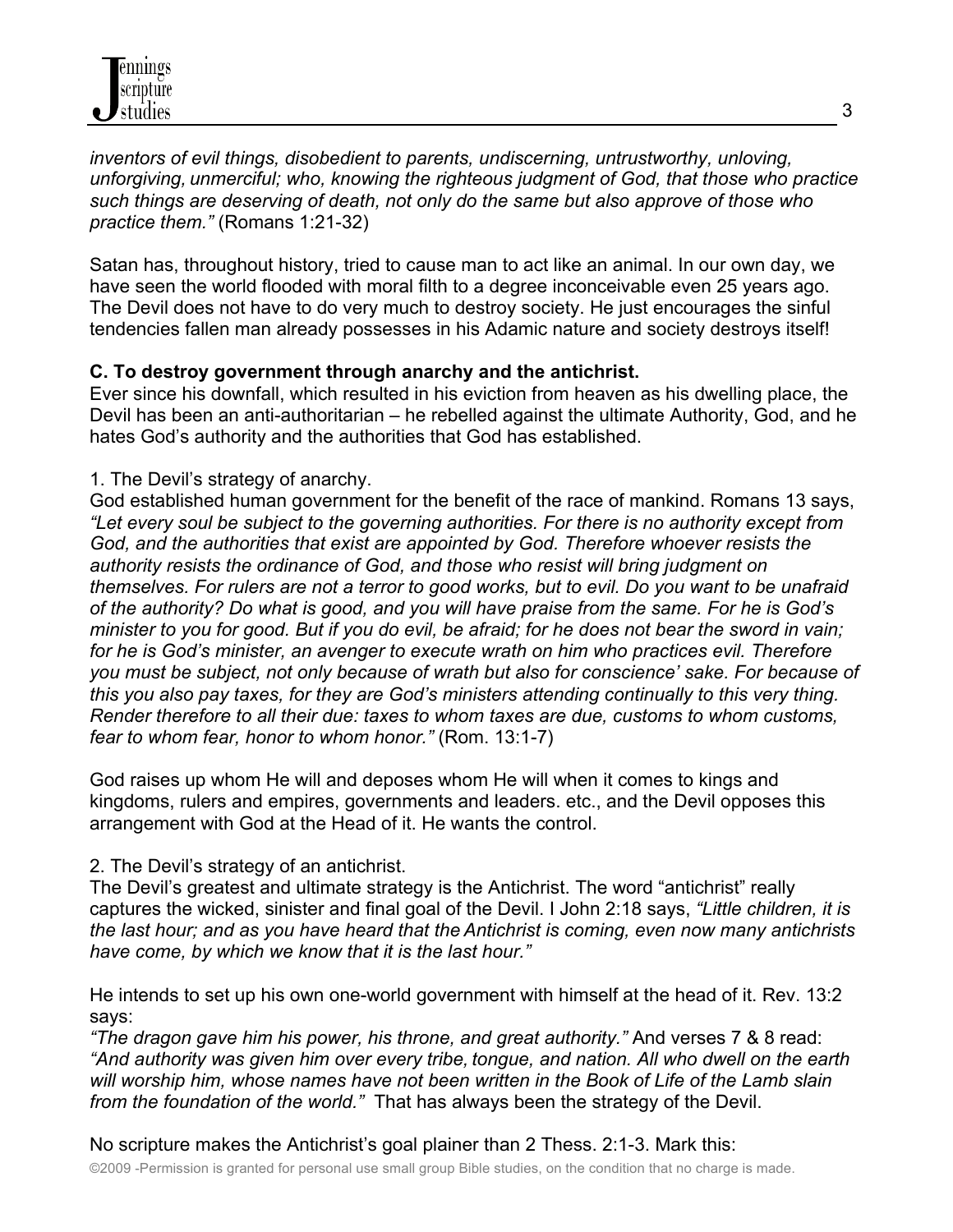*"Now, brethren, concerning the coming of our Lord Jesus Christ and our gathering together to Him, we ask you, not to be soon shaken in mind or troubled, either by spirit or by word or by letter, as if from us, as though the day of Christ had come. Let no one deceive you by any means; for that Day will not come unless the falling away comes first, and the man of sin is revealed, the son of perdition, who opposes and exalts himself above all that is called God or that is worshiped, so that he sits as God in the temple of God, showing himself that he is God."*

The events of the world are swiftly moving toward the day of the fulfillment of that prophecy. The Devil does not thwart God's will but he disrupts and corrupts wherever and whenever he can. He is the master-mind behind the lust for power, political and economic intrigue, war, etc. Where he is given a foothold he works his devilish schemes. He uses the principle that we have heard many times, "Power corrupts; absolute power corrupts absolutely." (Lord Acton) Therefore, he is involved in overthrowing every God approved and God appointed government by aiding and abetting anarchy, uprisings, unrest and crazed tyrants, etc.

As we study history we can see many tyrants in positions of leadership who oppose God and every thing that God represents. Roman governors, Hitler, Stalin, Saddam Hussein, etc. His strategy is to rule the governments of the world and he has his antichrist who will set up his seat of power at the end of the age.

## **D. To destroy Christianity through apathy and apostasy.**

We must be ever vigilant. An apathetic church is fertile ground for the Devil to sow his seeds of doubt and error.

# 1. Apathy is destructive.

The Devil is happy when a church, like the 3 monkeys, have their hands over their eyes, ears and mouth. They embody the proverbial principle of "see no evil, hear no evil, speak no evil." Such a church is feigning ignorance, out of touch with reality and comfortably apathetic. God's purpose for the church is to speak truth when it sees and hears evil!

Several times, Paul wrote to Christians to arouse them to vigilance for an apathetic church presents no threat to the Devil's schemes. That is why he wrote to the Ephesians: *"Awake, you who sleep, arise from the dead, and Christ will give you light. See then that you walk circumspectly, not as fools but as wise, redeeming the time, because the days are evil."* (Eph. 5:14-16)

And, he wrote to Christians in Rome, *"…..knowing the time, that now it is high time to awake out of sleep; for now our salvation is nearer than when we first believed. The night is far spent, the day is at hand. Therefore let us cast off the works of darkness, and let us put on the armor of light. Let us walk properly, as in the day, not in revelry and drunkenness, not in lewdness and lust, not in strife and envy. But put on the Lord Jesus Christ, and make no provision for the flesh, to fulfill its lusts."* (Romans 13:11-14)

# 2. Apostasy is destructive.

Jude writes: *"I found it necessary to write to you exhorting you to contend earnestly for the*  faith which was once for all delivered to the saints. For certain men have crept in unnoticed,